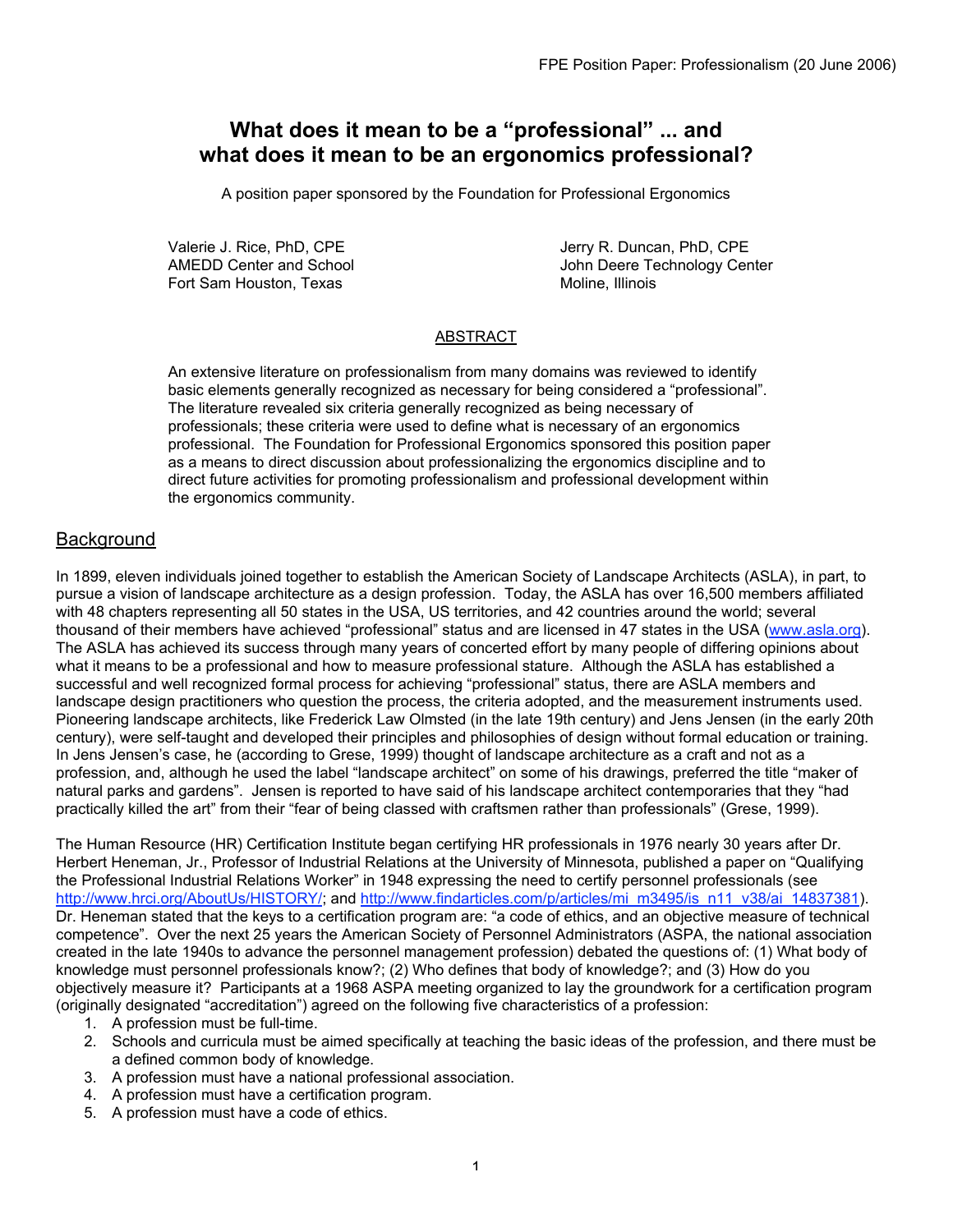Additional evidence of the time, effort, and sacrifice needed to transform a discipline into a recognized profession is provided by the American Medical Association (AMA) (see http://www.ama-assn.org/ama/pub/category/8291.html) and by the history of teacher certification summarized by Diane Ravitch in her paper "A Brief History of Teacher Professionalism" (see http://www.ed.gov/admins/tchrqual/learn/preparingteachersconference/ravitch.html). As stated in the AMA website: "At the first official meeting of the American Medical Association at Philadelphia in 1847, the two principal items of business were the establishment of a code of ethics and the creation of minimum requirements for medical education and training." Ravitch states that "In the first half of the nineteenth century, the requirements for entry into teaching were modest: new teachers had to persuade a local school board of their moral character, and in some districts, pass a test of their general knowledge. In 1834, Pennsylvania became the first state to require future teachers to pass a test of reading, writing, and arithmetic. By 1867, most states required teachers to pass a locally administered test to get a state certificate, which usually included not only the basic skills, but also U.S. history, geography, spelling, and grammar." In addition, she states: "Teacher certification in the nineteenth century was irregular and diverse. There was no single pattern, and there was no teaching profession as such; this changed, however, at the beginning of the twentieth century."

Today, human factors and ergonomics is recognized as a design discipline distinct from any other (Meister, 1977, 1989, 1997; Kuorinka, 2000; also visit www.bcpe.org). As the Human Factors and Ergonomics Society (HFES) celebrates its 50th anniversary, the debate continues, though, within that society of approximately 5000 members (approximately 1000 of whom have achieved "professional" status as certified by the BCPE) about what it means to be a professional and whether or not professional stature is desirable for human factors and ergonomics practitioners. The history of the debate within the Human Factors and Ergonomics Society is long and well documented (Jahns, 1991, 1992). Notably, however, in 1990 (after 20 years of concerted but unsuccessful effort to establish a professional certification program within the HFES) a group of ten HFES members joined together to independently establish the Board of Certification in Professional Ergonomics (BCPE) to pursue a vision of ergonomics as a design profession. Although the BCPE has established a successful and well recognized formal process for achieving "professional" status, there are HFES members and ergonomics practitioners who question the process, the criteria adopted, and the measurement instruments used.

As is evident in other efforts to "professionalize" an occupation, these questions about the process, criteria, and measurement instruments are expectedly common and need to be voiced and openly discussed. A literature search using the keyword "professionalism" will, today, reveal hundreds of publications from dozens of domains (Law, Medicine, Education, Engineering, Accounting, Social Work, Library Service, Computing, Military Service, and others) all concerned with these questions. In a recent issue of the Industrial Engineer (February 2006), a reader posed the following question and comment to that journal's "Ask the Expert": *"Is industrial engineering a profession? I say no because lots of professional elements are missing. ... What must be done to turn this interest area we call industrial engineering into a real profession?"* The "expert" who was asked to reply to the reader's question and comment attempted to persuade by stating that industrial engineering, because it is an engineering discipline, is already a profession ("*all engineering disciplines are recognized as professions*"). The question and the response are representative of the challenges faced when trying to discuss "professionalism": the reader was expressing a view that some "professional elements" were missing, so, he/she had some criteria for professionalism in mind that were not being met; the expert was expressing that engineering is a profession, and, therefore, industrial engineering is a profession ... end of discussion. The response may not have satisfied because it did not address legitimate gaps viewed by the reader.

Another confounding aspect in attempts to professionalize an occupation, or to have a conversation about it, is early adoption and casual use of the term "professional" without the structure and discipline required for wide-spread social recognition. To some, it is not an issue of what society at-large recognizes as a profession; it is only necessary within the smaller, select community that their vocabulary includes the use of the term "professional". In the case of human factors and ergonomics, for instance, the HFES strategic plan (HFES 2005-2006 Directory and Yearbook, 2005) refers to its mission as serving and representing its members as "the premier scientific, engineering, and professional practice organization for the discipline of human factors/ergonomics". The text of their strategic plan includes several other references to "professional", including one goal, in particular, of developing, maintaining, and endorsing "professional standards for human factors/ergonomics professional education, research, and practice". The HFES also makes several references to "professional" performance, behavior, and qualifications in their Code of Ethics (HFES 2005-2006 Directory and Yearbook, 2005). Based on these documents, it appears that the HFES accepts the concept that each of its members has achieved the status of "professional", perhaps simply by being a member of the HFES (or by selfrecognition of practice within the field of human factors/ergonomics).

A position of this paper is that it is not sufficient to simply state that one is a professional, but rather there are recognized criteria for what it means to be a professional, and therefore, in the case of ergonomics, there are definable and measurable criteria for what it means to be an ergonomics professional. The remainder of this paper will be in support of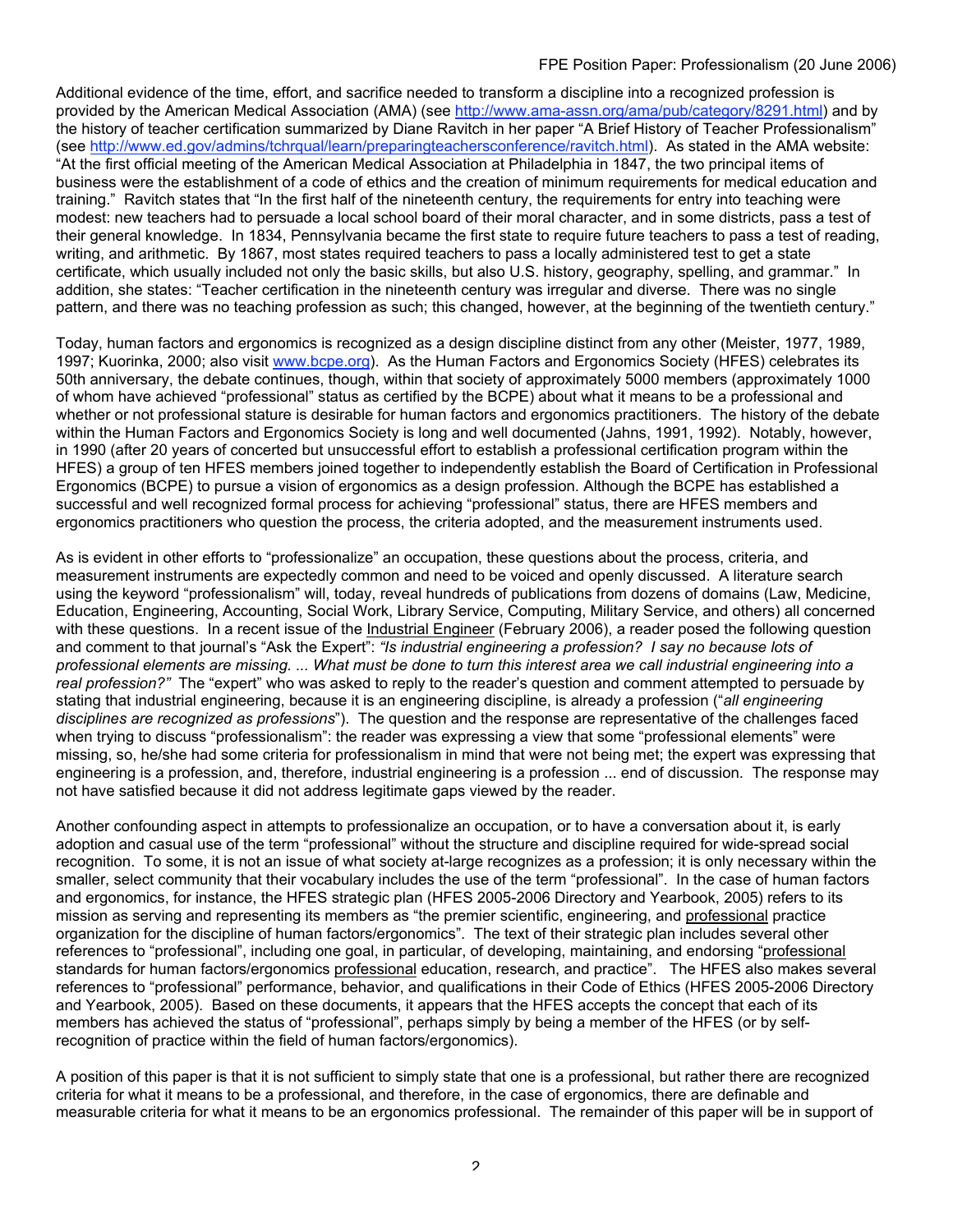this position. In addition, we conclude with recommendations for actions by the Foundation for Professional Ergonomics to promote professionalism and professional development within the ergonomics community.

## What does it mean to be a "professional"?

Evetts (2003a) provides a comprehensive review of the sociology of professionalism, and describes an extensive sociological literature comparing and contrasting interpretations of "professionalism". She highlights the different interpretations of professionalism into two groups: professionalism as a value system and professionalism as ideology. Of particular interest to her is the question of the appeal (sociologically speaking) of professionalism. She asks, "Why and in what ways have a set of work practices and relations, that historically have characterized medicine and law in Anglo-American societies, resonated first with engineers, accountants and teachers, and now with pharmacists, social workers, care assistants, computer experts, and law enforcement agencies in different social systems around the world"? She observes that "the meaning of professionalism is not fixed ... and sociological analysis of the concept has demonstrated changes over time both in its interpretation and function". It is her opinion that "all of these different interpretations are now needed in order to understand the appeal of professionalism in new and old occupations, and how the concept is being used to promote and facilitate occupational change". Interestingly, she notes that "accountability and performance indicators have now become a fundamental aspect of professionalism".

In an editorial comment in the Journal of Cancer Education, O'Donnell (2004) draws on several sources to express a current view of professionalism in medicine. He adopts a definition put forward by Cruess, et al (2004), which states that a profession is:

"An occupation whose core element is work based upon the mastery of a complex body of knowledge and skills. It is a vocation in which knowledge of some department of science or learning or the practice of an art founded upon it is used in the service of others. Its members are governed by codes of ethics and profess a commitment to competence, integrity and morality, altruism, and the promotion of the public good within their domain. These commitments form the basis of a social contract between a profession and society, which in turn grants a monopoly over the use of its knowledge base, the right to considerable autonomy in practice and the privilege of self-regulation. Professions and those served are accountable to those served and to society."

Cruess, et al (1997) state that medical professionals have the following attributes:

"Competence (to master and keep current the knowledge and skills relevant to medical practice) Commitment (being obligated or emotionally impelled to act in the best interest of the patient) Autonomy (freedom to make independent decisions in the best interests of patients and for the good of

society)

Altruism (the unselfish regard for, or devotion to, the welfare of others; placing the needs of the patient before one's self-interest)

Integrity and Honesty (firm adherence to a code of moral values; incorruptibility)

Morality and Ethics (to act for the public good; conformity to the ideals of right human conduct in dealing with patients, colleagues, and society)

Self-regulation (the privilege of setting the standards; being accountable for one's actions and conduct in medical practices)

Responsibility to Society (the obligation to use one's expertise for, and to be accountable to, society for those actions, both personal and of the profession, which relate to the public good)

Responsibility to the Profession (the commitment to maintain the integrity of the moral and collegial nature of the profession and to be accountable for one's conduct to the profession)

Teamwork (the ability to recognize and respect the expertise of others and work with them in the patient's best interest)."

The Supreme Court of Ohio Commission on Professionalism (2002) published a set of guidelines to enhance the quality and variety of "continuing legal education" (CLE) programs on professionalism in Ohio. In their guidelines document, the Commission references definitions of professionalism by Harvard Law School Dean Roscoe Pound (1953): "The term refers to a group pursuing a learned art as a common calling in the spirit of public service -- no less a public service because it may incidentally be a means of livelihood. Pursuit of the learned art in the spirit of public service is the primary purpose"; and by the Professionalism Committee of the American Bar Association (1995): "A professional lawyer is an expert in law pursuing a learned art in service of clients and in the spirit of public service, and engaging in these pursuits as part of a common calling to promote justice and pubic good". The six components of professionalism: "ethics and integrity, competence combined with independence of judgment, meaningful continuing learning, civility, obligations to the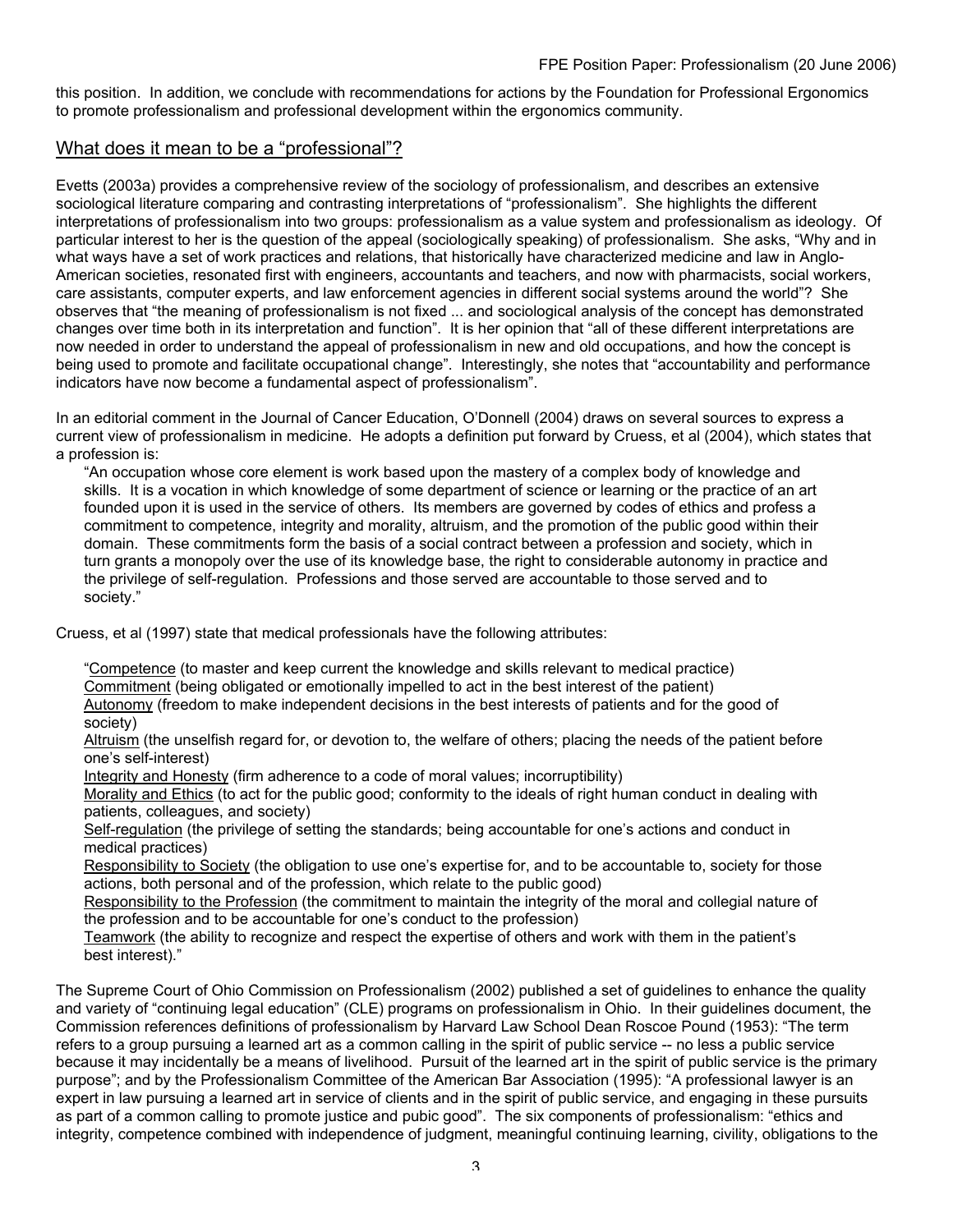#### FPE Position Paper: Professionalism (20 June 2006)

justice system, and pro bono service" expressed by Shestack (1998) were also referenced by the Ohio Commission. The Commission summarizes their comments on what professionalism means to lawyers by stating "whether a lawyer prefers Dean Pound's definition or a more recent articulation, professionalism may best be thought of as a broad concept that includes the values of achieving and maintaining competence; acting with integrity, committing to a life of service; and seeking justice for all. Commitment to these basic values is what makes a lawyer's work professional."

Associate Justice Sandra Day O'Connor (1999), in a speech dedicating a new Law Center at the University of Oregon, went to some length to describe expressions of dissatisfaction felt by lawyers in their professional lives, and dissatisfaction felt by the public at-large with the law profession. Justice O'Connor commented that "unlike other occupations that may be equally respectable, ... membership in a profession entails an ethical obligation to temper one's selfish pursuit of economic success ... for the goal of public service."

In an essay on "Professionalization of Exercise Physiology", Boone (2001) describes for exercise physiologists (academicians and practitioners) observations on why exercise physiology is an "emerging profession". "It is interesting", he says, "to note that exercise physiologists do behave as professionals. Three criteria, in particular, highlight this point of view: First, if the exercise physiologist believes he/she knows what is the better fitness program for 'whatever' than the client, then the exercise physiologist is performing as a professional. That is, the exercise physiologist demonstrates a certain autonomy of judgment about health, fitness, rehabilitation, and sports training issues. Second, if exercise physiologists form a professional organization, such as ASEP, to protect the autonomy of the profession through certification, licensure, and accreditation, then the exercise physiologists are performing as professionals. Third, if exercise physiologists demonstrate specific competence in applying their shared knowledge to benefit society, then they have achieved professional status." Dr. Boone notes, also, that "As members of an occupation commit themselves as professionals, the level of professionalism rises and, thus, the professionalization of the occupation moves closer to the professional status that ultimately defines the profession."

A task force established by the American Association of Colleges of Pharmacy Council of Deans and the American Pharmaceutical Association Academy of Students of Pharmacy published a white paper (Benner and Beardsley, 1999) to raise awareness and recommend actions on issues of pharmacy student professionalism. They used the following definitions in their white paper:

"A *profession* is an occupation whose members share the following ten, common characteristics (Friedson, 1970; Argyris and Schon, 1974):

- 1. Prolonged specialized training in a body of abstract knowledge.
- 2. A service orientation.
- 3. An ideology based on the original faith professed by members.
- 4. An ethic that is binding on the practitioners.
- 5. A body of knowledge unique to the members.
- 6. A set of skills that forms the technique of the profession.
- 7. A guild of those entitled to practice the profession.
- 8. Authority granted by society in the form of licensure or certification.
- 9. A recognized setting where the profession is practiced.
- 10. A theory of societal benefits derived from the ideology.

A *professional* is a member of a profession who displays the following ten traits:

- 1. Knowledge and skills of a profession.
- 2. Commitment to self-improvement of skills and knowledge.
- 3. Service orientation.
- 4. Pride in the profession.
- 5. Covenantal relationship with the client.
- 6. Creativity and innovation.
- 7. Conscience and trustworthiness.
- 8. Accountability for his/her work.
- 9. Ethically sound decision making.
- 10. Leadership.

*Professionalism* is the active demonstration of the traits of a professional."

Although, perhaps, this task force did not constrain their criteria to those that can be measured, they did make an effort to be comprehensive and to stimulate discussion of what it means to be a professional pharmacist.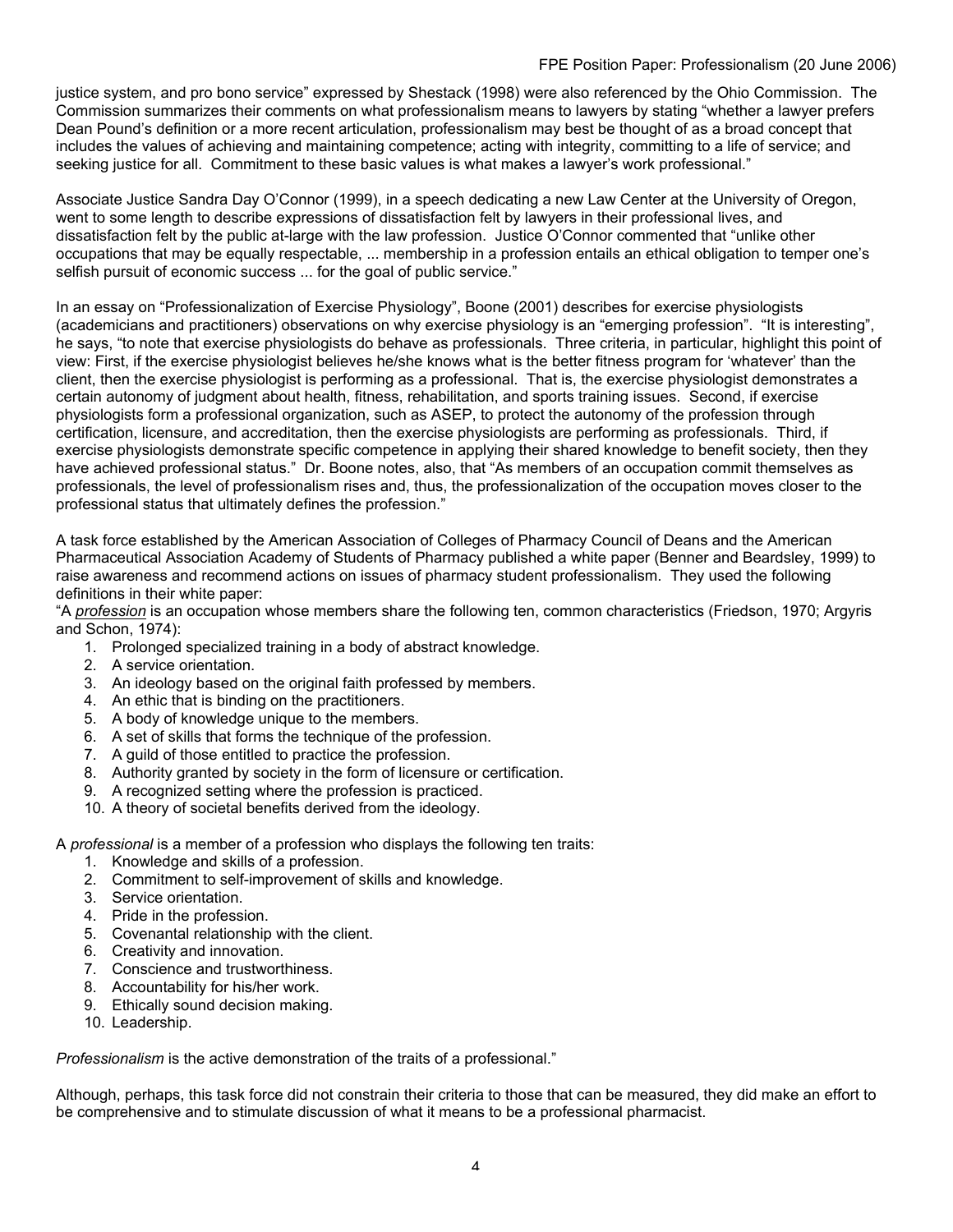Lubet (1999) addressed the concepts of professional ethics and professionalism in a survey of what he refers to as "the undeveloped field of expert witness ethics and professionalism". He states "the term 'professional ethics' typically refers to the distinct, mandatory responsibilities undertaken by individuals in the course of practicing a trade or calling. Breaches of professional ethics may result in discipline, fee forfeiture, or other adverse consequences. In contrast, the term 'professionalism' is often used to identify admirable, model, or ideal conduct that is generally expected within a given profession --- but not absolutely required." He concludes his article with the following comment that is directly relevant to many ergonomics practitioners and to a need expressed in this position paper: "As modern litigation continues its march toward increasing technical complexity, it will become more important to define and understand issues of ethics and professionalism as they relate to expert witnesses."

In the field of organizational design (and the ergonomics sub-discipline of macroergonomics), "professionalism" is defined as the level of professional education and training one possesses (or that a job requires). It has been noted within this community that as the level of professionalism increases, the level of formalization (for example, by externally imposed controls for guiding organizational behavior through standard operating rules, regulations, and highly detailed job descriptions) should decrease. This concept is based on the belief that moral and ethical principles become internalized as an integral part of professional education, and thus reliance is on the ability of the individual professional to use his or her expertise to respond effectively to unanticipated situations (Robbins, 1983; Hendrick and Kleiner, 2001, 2003).

Because it is a relatively obscure reference, but very relevant to this position paper, we are devoting considerable space (everything indented below) to quotations extracted from Dr. William E. Wickenden's pamphlet "The Second Mile: A Re-Survey" published in 1944 by the Engineer's Council for Professional Development. [See also, Louis T. Rader's address "Is the Engineer a Professional?" presented at a 1957 AIEE meeting in which he refers to Wickenden's paper, http://www.egr.vcu.edu/egr/rader\_paper/lect2.pdf; and Wickenden (1949)].

### Introduction:

"Every calling has its mile of compulsion, its round of tasks and duties, its code of personal relations, which one must traverse day by day to survive. Beyond that lies the mile of voluntary effort, where people strive for special excellence, seek self-expression more than material gain, and give that unrequited margin of service to the common good which alone can invest work with a wide and enduring significance. The best fun of life and most of its durable satisfactions lie in this second mile, and it is only here that a calling can attain to the dignity and distinction of a profession.

### What Professions Have In Common:

In searching for definitions of a profession you will probably find four kinds. One is likely to hold that the determining quality is an attitude of mind, that an altruistic motive can lift any honorable calling to the professional level. A second may say that it is a certain kind of work, one requiring special skill on a high intellectual plane. A third may state that it is a special order in society, as the bar, the bench, or the clergy. Still others insist that no work can be professional without a confidential relationship between a client and his agent, as that of patient to physician, litigant to lawyer, etc. None of these definitions is self-sufficient. Taken together, like the legs of a table, they give a profession a stable base of support.

### The Individual and the Group:

Suppose a person were to say, 'I'll be a professional, but I'll do it myself; I hate organization dues and duties.' One would be tempted to reply, 'So you'll take the head, without the body which nourishes it.' Or suppose another were to say, 'Oh! I'll join all right, but I'll never do anything about it,' to which a fair answer would be, 'So you'll grasp the form and let the substance go.' Full professional life can not be achieved in isolation; ... it needs a culture medium in which to grow and flourish. Some aspects of professional life are essentially individual, while some are essentially group relations. What is the distinctive mark of the professional? First, we may say that it is a type of activity which carries high individual responsibility and which applies special skill to problems on a distinctly intellectual plane. Second, we may say that it is a motive of service, associated with limited rewards as distinct from profit. Third, is the motive of self-expression, which implies joy and pride in one's work and a self-imposed standard of excellence. And fourth, is a conscious recognition of social duty to be fulfilled among other means by guarding the ideals and standards of one's profession, by advancing it in public understanding and esteem, by sharing advances in technical knowledge, and by rendering gratuitous public service, in addition to that for ordinary compensation, as a return to society for special advantages of education and status.

Next, what attributes mark off the corporate life of a group of persons as professional in character? We may place first a body of knowledge (science) and of art (skill) held as a common possession and to be extended by united effort. Next is an educational process based on this body of knowledge and art, in ordering which the professional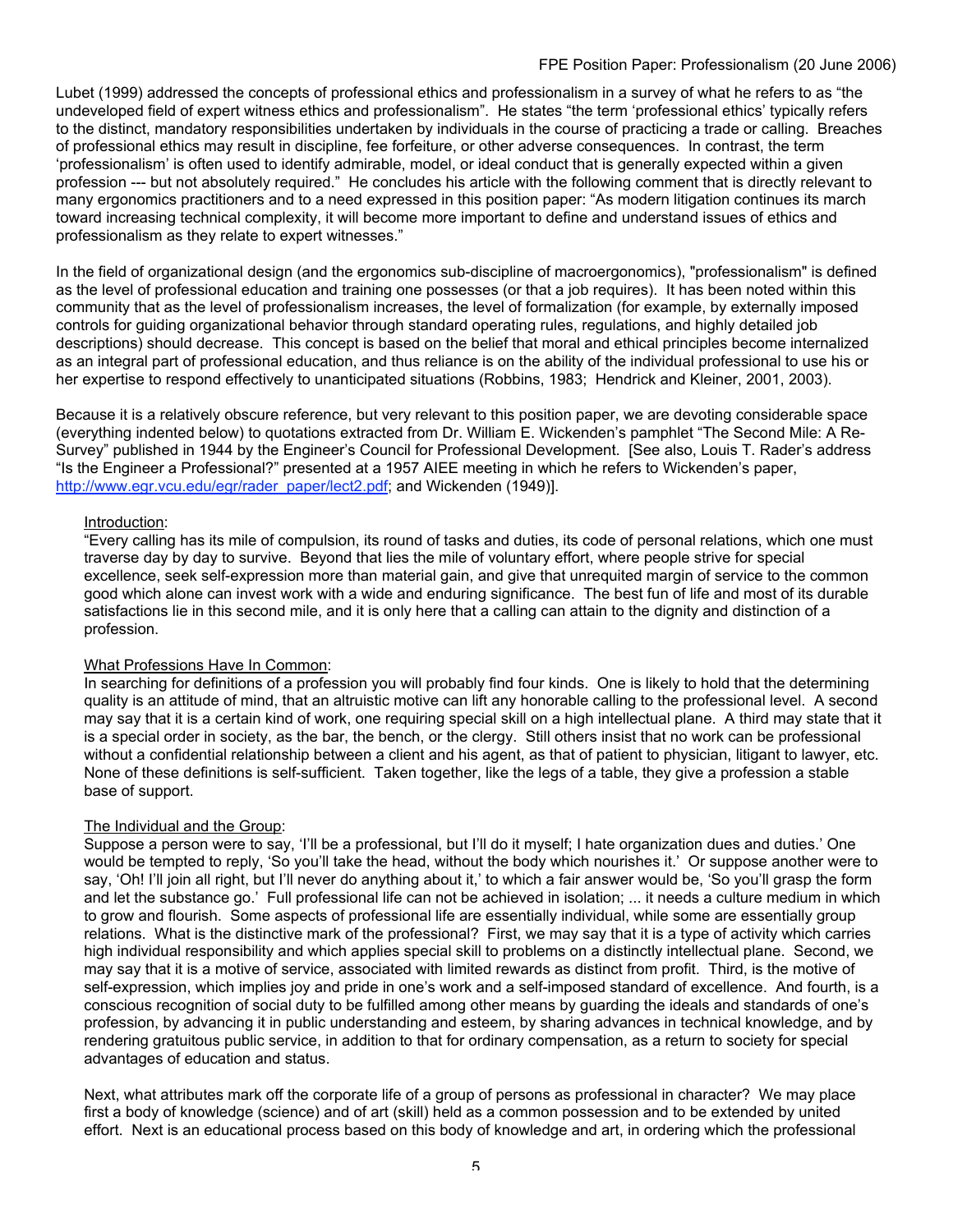group has a recognized responsibility. Third is a standard of personal qualifications for admission to the professional group, based on character, training, and proved competence. Next follows a standard of conduct based on courtesy, honor and ethics, which guides the practitioner in relations with clients, colleagues and the public. Fifth, we may place a more or less formal recognition of status, either by one's colleagues or by the state, as a basis for good standing. And finally, there is usually an organization of the professional group, devoted to its common advancement and its social duty, rather than to the maintenance of an economic monopoly.

#### What a Profession Must Guarantee:

When a layperson comes face to face with the complex and often terrifying specialization of professional skill and knowledge, that person is likely to be baffled or easily misled. To protect the layperson, the public wisely puts the burden of guaranteeing at least minimum standards of competence and ethics on the profession itself. The state may implement the obligation of a profession to guarantee competence by designating a group of its members to conduct professional examinations and to issue public licenses to those who pass them successfully, or it may leave professional bodies free to issue their own credentials. Both of these practices may exist side by side. In the end, it comes down to the same principle --- a profession must guarantee to the public the trustworthiness of its practitioners.

#### Professional Obligations:

Codes and police powers alone do not suffice to sustain the personal and corporate obligations of a profession any more than statutes and courts alone can assure the healthy life of a community. Equal importance attaches to the state of mind known as professional spirit which results from associating together people of superior type, and from the adherence to a common ideal which puts service above gain, excellence above quantity, self-expression above pecuniary motives, and loyalty above individual advantage. No professional person can evade the obligation to contribute to the advancement of the professional group. A person's skill is rightly held as a personal possession and when imparted to another justly deserves a due reward in money or in service. The person's knowledge, however, is to be regarded as part of a common fund built up over the generations, an inheritance which is freely shared and to which each is obligated to add; hence the duty to publish freely the fruits of research and to share the advances in professional technique. If the individual lacks the ability to make such contributions personally, the least that can be done is to join with others in creating common agencies to increase, disseminate and preserve professional knowledge and to contribute regularly to their support. That is the purpose to which a large share of the membership dues of professional societies is devoted.

### Does an Engineer Need the Profession::

Engineers, in a society based largely on group relations, need their profession to safeguard their occupational and economic welfare. Engineers need protection against unethical competition, against indiscriminate use of the title 'engineer', and against all influences which might undermine public confidence in their integrity and competence. The engineer needs the benefits of prestige built up through group publicity. Engineers need a collective instrument for shaping public policy in the realm of their responsibility. It is true that a professional organization is primarily a moral agency and not in itself an economic or political pressure group, but in the long run moral agencies are the more powerful and enduring.

### A Look Ahead:

Let us look into the next 50 years, which our present student engineers are to share in shaping. ... The engineering profession ... can not afford to become either a narrow caste of highly skilled technicians or a free-for-all alumni association of engineering graduates. It will probably never be able to define its boundaries precisely, nor become exclusively a legal caste, nor fix a uniform code of educational qualifications. Its leaders will receive higher rewards and wider acclaim. The rank and file will probably multiply more rapidly than the elite, and rise in the economic scale to only a moderate degree.

The engineer's job will be so varied, and will change so fast, and the tools will increase in variety and refinement with the advance of science, that no engineer can hope to get a once-and-for-all education in advance. We should cease to think of education as a juvenile episode. We should expect to re-educate engineers either continuously or at intervals throughout their active careers. ... This is no time for engineers to wrap themselves in the mantle of isolation; let us get together and be about our common business."

Of course, although Dr. Wickenden was an engineer and was speaking to an engineering forum, his words on "what it means to be a professional" generally apply to other occupations ... including ergonomics.

There are many other references, recent and aged, that can be cited that provide perspectives of "what it means to be a professional". Examples include: Evetts (2003b), Gillian (2004), Lively (2001), Lynch et al (2004), Rickover (1959),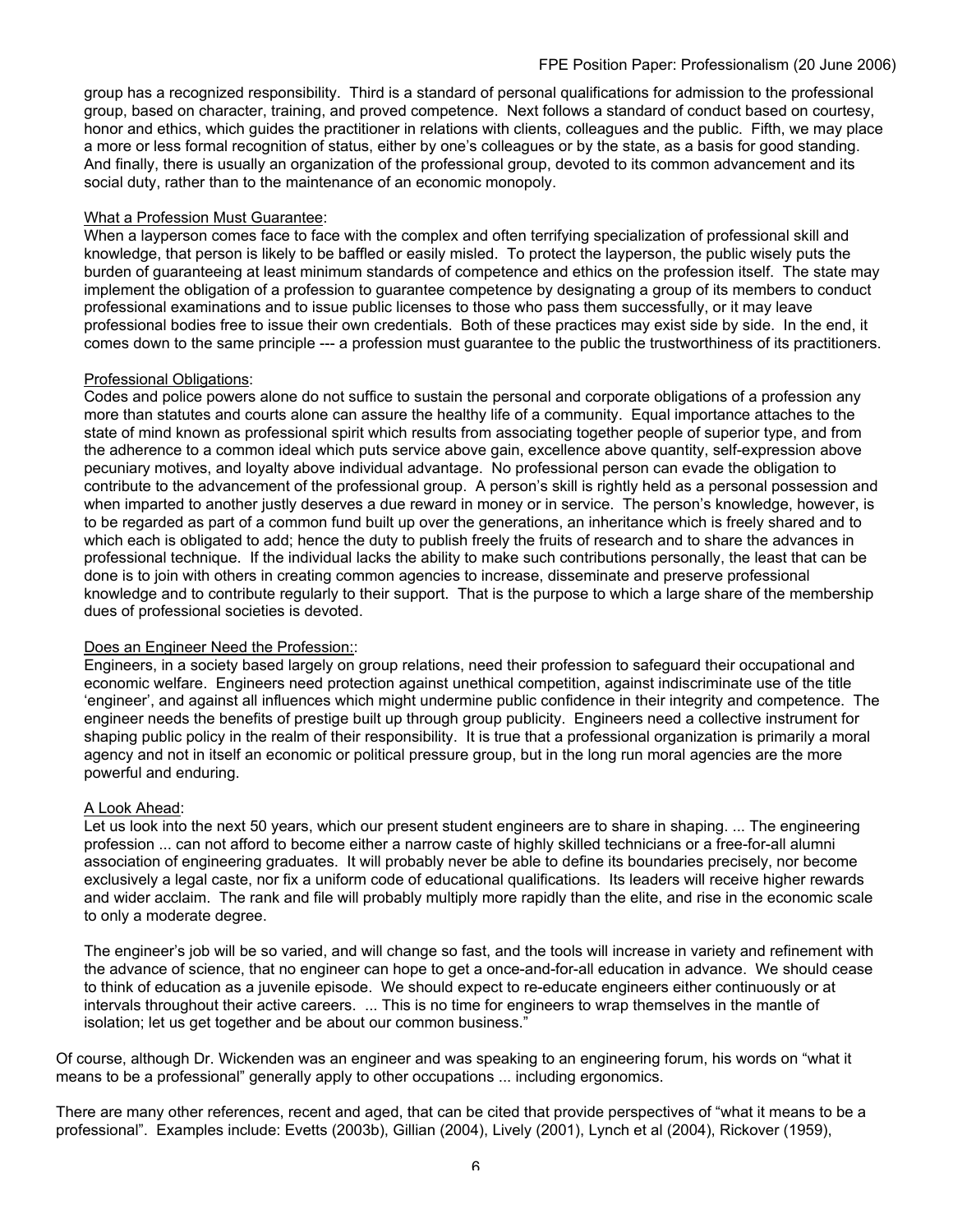Surdyk (2003), and Vetter (2005). One source that we'll conclude with, though, is the "Project Professionalism" report (1994), available at www.abim.org, sponsored by the American Board of Internal Medicine. The ABIM Foundation's web site (www.professionalism.org) also provides information about their activities for promoting medical professionalism. In their report, the authors defined the core of professionalism as "constituting those attitudes and behavior that serve to maintain patient interest above physician self-interest. Accordingly, professionalism ... aspires to altruism, accountability, excellence, duty, service, honor, integrity, and respect for others." The ABIM project can serve as an excellent model for projects to be sponsored by the Foundation for Professional Ergonomics.

Based on the publications reviewed, we observe the following criteria to be commonly recognized as basic elements for "what it means to be a professional". A professional is a person who:

- 1. has mastery of a complex body of knowledge and skills used in the service of others (a person who has achieved and is maintaining competence in that body of knowledge and set of skills).
- 2. demonstrates accountability to the public at-large and profession in common, and satisfies performance measures established by the profession [i.e., meaningful continuing learning; minimum standards of competence and ethics (in this regard, the state may implement the obligation of a profession to guarantee competence by designating a group of its members to conduct professional examinations and to issue public licenses to those who pass them successfully, or it may leave professional bodies free to issue their own credentials); a profession must guarantee to the public the trustworthiness of its practitioners].
- 3. is governed by a code of ethics.
- 4. expresses and demonstrates commitment to competence, integrity, and morality (i.e., a commitment to maintain the integrity of the moral and collegial nature of the profession and to be accountable for one's conduct to the profession), exhibits altruism (the unselfish regard for, or devotion to, the welfare of others; placing the needs of the public good before one's self-interest), and promotes the public good within their domain.
- 5. demonstrates autonomy in practice and judgment, and accepts the responsibility associated with the privilege of selfregulation (commonly joins with others to form a professional organization to protect the autonomy of the profession through certification, licensure, and accreditation).
- 6. exhibits a professional spirit which results from associating together people that adhere to a common ideal which puts service above gain, excellence above quantity, self-expression above pecuniary motives and loyalty above individual advantage (professionals contribute to the advancement of the professional group).

The following table summarizes criteria expressed in the literature for what it means to be a professional in the various domains reviewed:

| Domain                 | Mastery of<br>complex body<br>of knowledge<br>and skills<br>used in the<br>service of<br>others | Accountability to<br>public and<br>profession:<br>satisfies minimum<br>standard of<br>competence and<br>ethics | Governed by<br>code of ethics | Demonstrates<br>commitment to<br>competence and<br>maintains integrity<br>of the moral and<br>collegial nature of<br>the profession | Demonstrates<br>autonomy in<br>practice and<br>judgment; accepts<br>responsibility of<br>self-requlation<br>through<br>certification.<br>licensure, and<br>accreditation | <b>Exhibits</b><br>professional<br>spirit: contributes<br>to advancement<br>of the<br>professional<br>group |
|------------------------|-------------------------------------------------------------------------------------------------|----------------------------------------------------------------------------------------------------------------|-------------------------------|-------------------------------------------------------------------------------------------------------------------------------------|--------------------------------------------------------------------------------------------------------------------------------------------------------------------------|-------------------------------------------------------------------------------------------------------------|
| Medicine               | Yes                                                                                             | Yes                                                                                                            | Yes                           | Yes                                                                                                                                 | Yes                                                                                                                                                                      | Yes                                                                                                         |
| Law                    | Yes                                                                                             | Yes                                                                                                            | Yes                           | Yes                                                                                                                                 | Yes                                                                                                                                                                      | Yes                                                                                                         |
| Education (K-12)       | Yes                                                                                             | Yes                                                                                                            | Yes                           | Yes                                                                                                                                 | Yes                                                                                                                                                                      | Yes                                                                                                         |
| Engineering            | Yes                                                                                             | Yes                                                                                                            | Yes                           | Yes                                                                                                                                 | Yes                                                                                                                                                                      | Yes                                                                                                         |
| Landscape Architecture | Yes                                                                                             | Yes                                                                                                            | Yes                           | Yes                                                                                                                                 | Yes                                                                                                                                                                      | Yes                                                                                                         |
| Human Resources        | Yes                                                                                             | Yes                                                                                                            | Yes                           | Yes                                                                                                                                 | Yes                                                                                                                                                                      | Yes                                                                                                         |
| Pharmacy               | Yes                                                                                             | Yes                                                                                                            | Yes                           | Yes                                                                                                                                 | Yes                                                                                                                                                                      | Yes                                                                                                         |
| Exercise Physiology    | Yes                                                                                             |                                                                                                                | っ                             | Yes                                                                                                                                 | Yes                                                                                                                                                                      | Yes                                                                                                         |
| Ergonomics             | Yes                                                                                             | Some                                                                                                           | Yes                           | っ                                                                                                                                   | Some                                                                                                                                                                     | Yes                                                                                                         |
| <b>Expert Witness</b>  | Yes                                                                                             | Yes                                                                                                            | ?                             | ?                                                                                                                                   |                                                                                                                                                                          | ?                                                                                                           |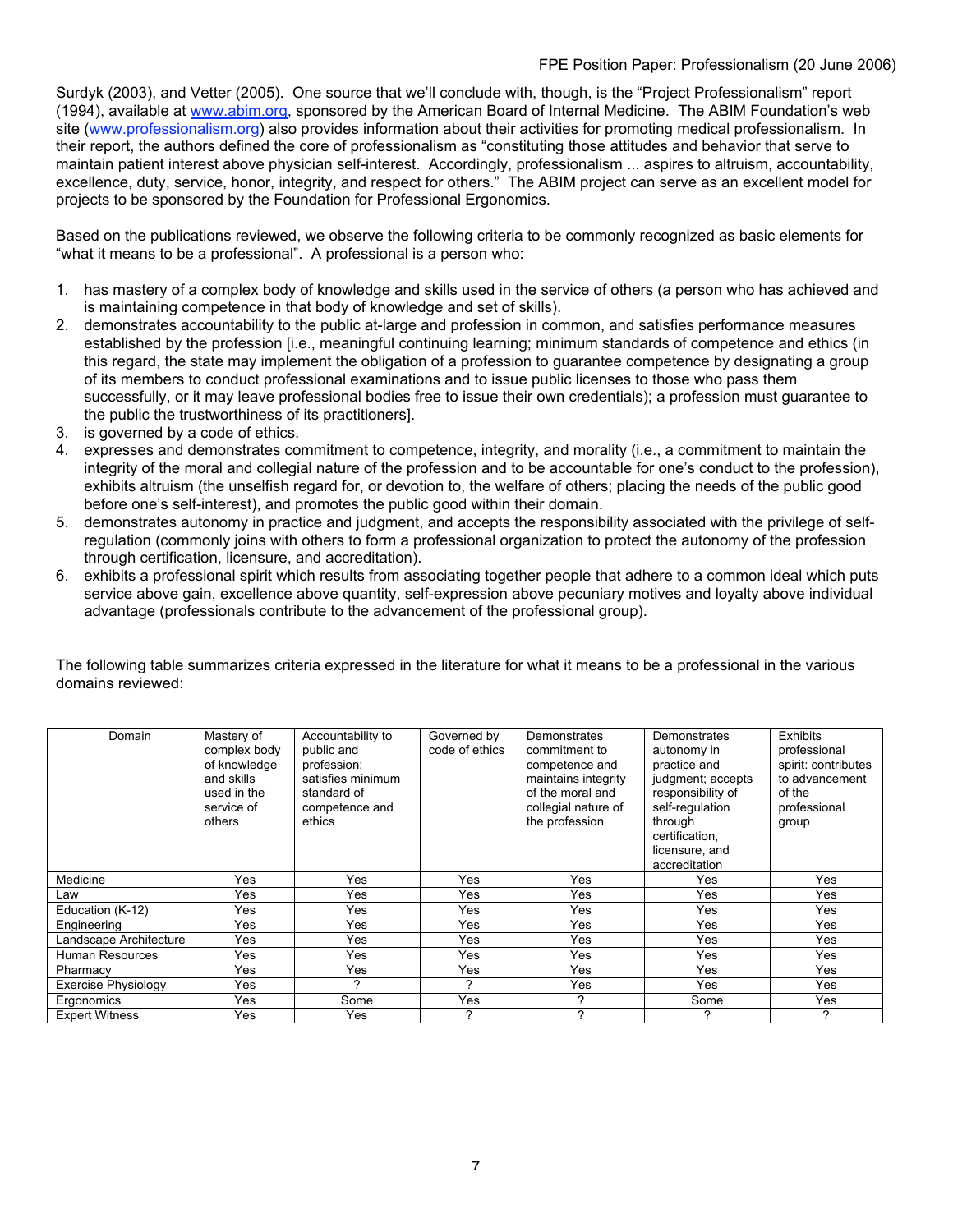## What does it mean to be an "ergonomics professional"?

So, then, given these generally accepted criteria, what is necessary for individuals within the ergonomics discipline to be recognized as professional?

Before proceeding, perhaps we should pause to state that we adopt the view expressed so well by Meister (1997) and affirmed by Kuorinka (2000) that ergonomics "is a distinct discipline, the major antecedents of which have been psychology and to a somewhat lesser extent engineering, with ancillary inputs from a wide variety of sources like physiology, safety, biomechanics, etc. Wherever technology impacts human performance or human capabilities and limitations affect the use of technology, our discipline (ergonomics) is involved to the extent that we wish it to be involved. Design is a fundamental ergonomics function. It itself has three components: *analysis* of a problem requiring a technological solution; the *design* itself or creation of a solution to the technological problem; and *test*, which is empirical determination that the design solution has solved the problem or, if it has not, suggests where changes in the design solution are needed."

Now, given that we've established some generally accepted criteria for what it means to be a professional, and that we adopt and promote Meister's definition of what it means to practice in the ergonomics discipline, what is necessary for individuals within the ergonomics discipline to be recognized as professional?

#### 1. **An ergonomics professional must master a complex body of knowledge and skills (i.e., human factors and ergonomics) used in the service of others, and maintain competence in that body of knowledge and set of skills.**

At some point in the practice of ergonomics, after obtaining a credential acknowledging completion of a formal education in ergonomics and after some time in gaining experience in using the knowledge and skills in the service of others, this criterion is met. The appropriate credential signifying a sufficient education and the number of years of practice must be established by the profession. The BCPE, in setting their standards, defined the minimum education to be an MS degree and the number of years of experience to be 4 years as criteria for receiving their CPE (Certified Professional Ergonomist) credential. The BCPE recognizes a continuum of professional development, and, therefore, also established a minimum education of a BS degree and 2 years of experience as criteria for receiving their CEA (Certified Ergonomics Associate) credential.

#### 2. **An ergonomics professional must demonstrate accountability to the public-at-large and profession in common, and satisfy performance measures established by the profession (i.e., meaningful continuing learning; minimum standards of competence and ethics).**

The BCPE is providing a means to demonstrate accountability to the public at-large and the profession in common through its certification examination process, and has adopted a code of ethics. The HFES has published a code of ethics to guide its members, as has the International Ergonomics Association (IEA) to guide its federated societies. BCPE certificants have demonstrated that they meet minimum standards of competence for ergonomics practitioners defined by the Board of Certification in Professional Ergonomics.

#### 3. **An ergonomics professional must be governed by a code of ethics.**

The codes of ethics published by the HFES, IEA, and the BCPE are designed to govern the behavior of ergonomists in professional practice. Although none of these organizations is large enough to have a formal enforcement procedure as do other large, recognized professions, each has developed their code of ethics with the intent that it would be a document used to govern professional behavior of ergonomists.

#### 4. **An ergonomics professional must express and demonstrate commitment to competence, and maintain the integrity of the moral and collegial nature of the ergonomics profession. An ergonomics professional must be accountable for one's conduct to the profession, exhibit altruism, and promote activities in the public good within their domain.**

Requirements being established by the BCPE for certificants to maintain their certification (via continuing education credits, participation in professional society activities, etc.) are means for demonstrating commitment to competence and maintaining the integrity of the moral and collegial nature of the ergonomics profession. Although this criterion is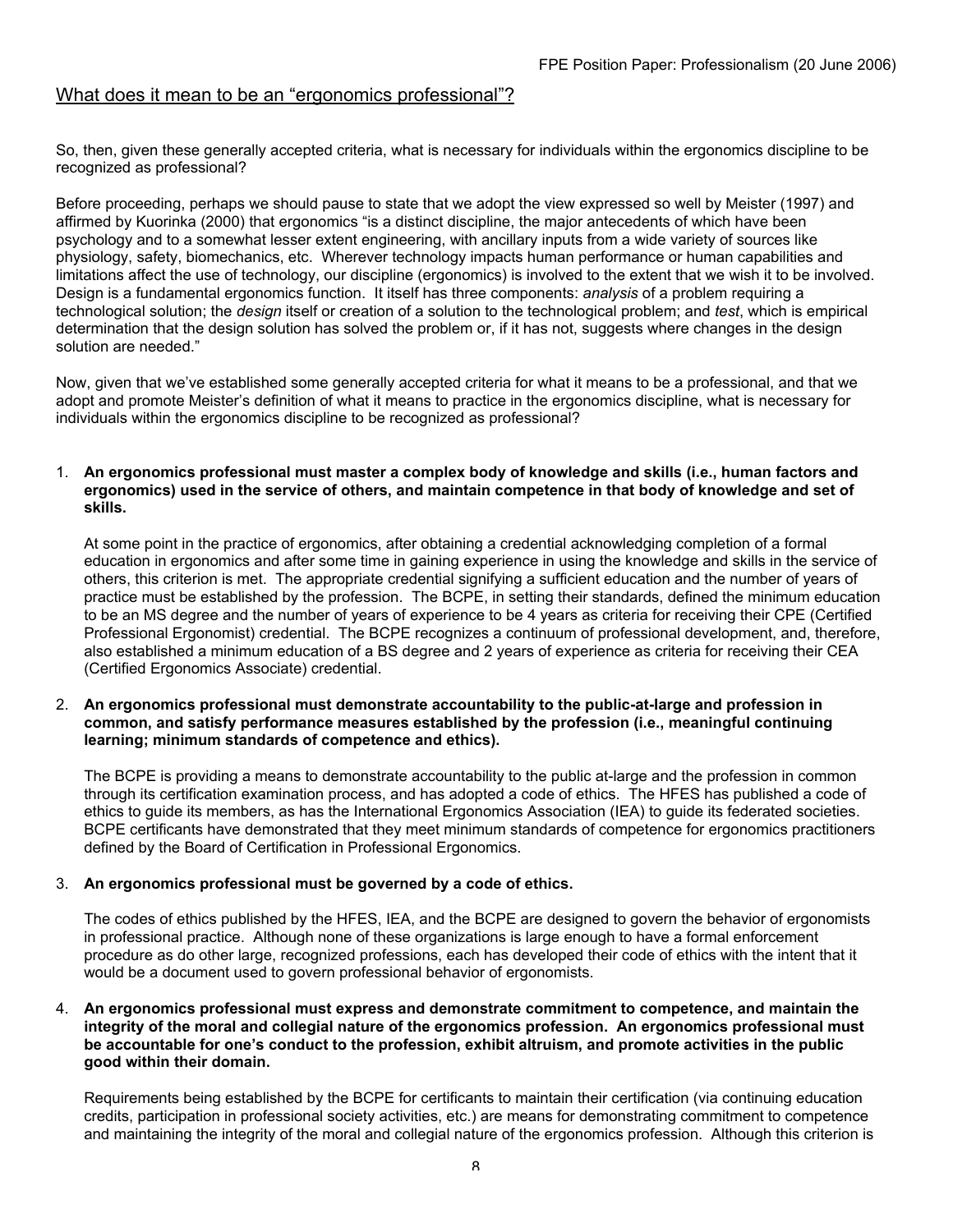one that often sparks defensive responses from individual ergonomics practitioners, the BCPE is to be commended for its leadership in moving forward in establishing a fair means for meeting this criterion of professionalism.

5. **An ergonomics professional must demonstrate autonomy in practice and judgment and accept the responsibility of self-regulation.**

This criterion is one that the individual ergonomics professional must satisfy alone.

6. **An ergonomics professional must exhibit a professional spirit which results from associating together people that adhere to a common ideal which puts service above gain, excellence above quantity, self-expression above pecuniary motives, and loyalty above individual advantage (professionals contribute to the advancement of the professional group).**

Currently, HFES annual meetings serve as the principal forum in which "professionals can contribute to the advancement of the professional group". However, there are other conferences and forums in which this necessary activity is also pursued. It is yet to be determined where (under which professional group) or how the fractionated community (communities) of ergonomics practitioners will join together and "be about our common business."

Paraphrasing a statement referenced earlier about lawyers (ABA, 1995) we can say that a professional ergonomist: "... is an expert in human factors and ergonomics pursuing that learned science in the service of others and in the spirit of public service, and is engaging in these pursuits as part of a common calling to promote excellence in the design of safe, healthy, productive systems for public good. Commitment to these basic values is what makes an ergonomist's work professional."

## Recommendations for Action

- 1. Establish formal relationships with key ergonomics societies and communities to collaboratively develop roadmaps and plans to achieve common goals for professional development of ergonomists.
- 2. Sponsor presentations and programs on "professionalism" and "meaningful continuing learning, minimum standards of competence and ethics" at major forums in which ergonomics practitioners are present.
- 3. Sponsor a survey of 250 CPEs and 250 practicing ergonomists who are not BCPE certified to identify similarities and differences in their ergonomics work; use this information to better define needs and opportunities for ergonomics professional development courses and activities.
- 4. Sponsor an annual forum on "Ergonomics Professionalism" in honor of Dr. David Meister.
- 5. Encourage the HFES Executive Council and the Annual Meeting Program Committee to include the topic of "professionalism" in every annual meeting program and in other HFES communications and forums. An objective is to focus attention on the need to "operationalize" the words expressed in the HFES strategic plan and code of ethics.
- 6. Consider the possibility that the HFES may never become the group that endorses professionalization of the human factors and ergonomics discipline (i.e., in the way that the ASLA professionalized landscape architecture, or other groups professionalized their disciplines), and, therefore, develop a plan for addressing that possibility.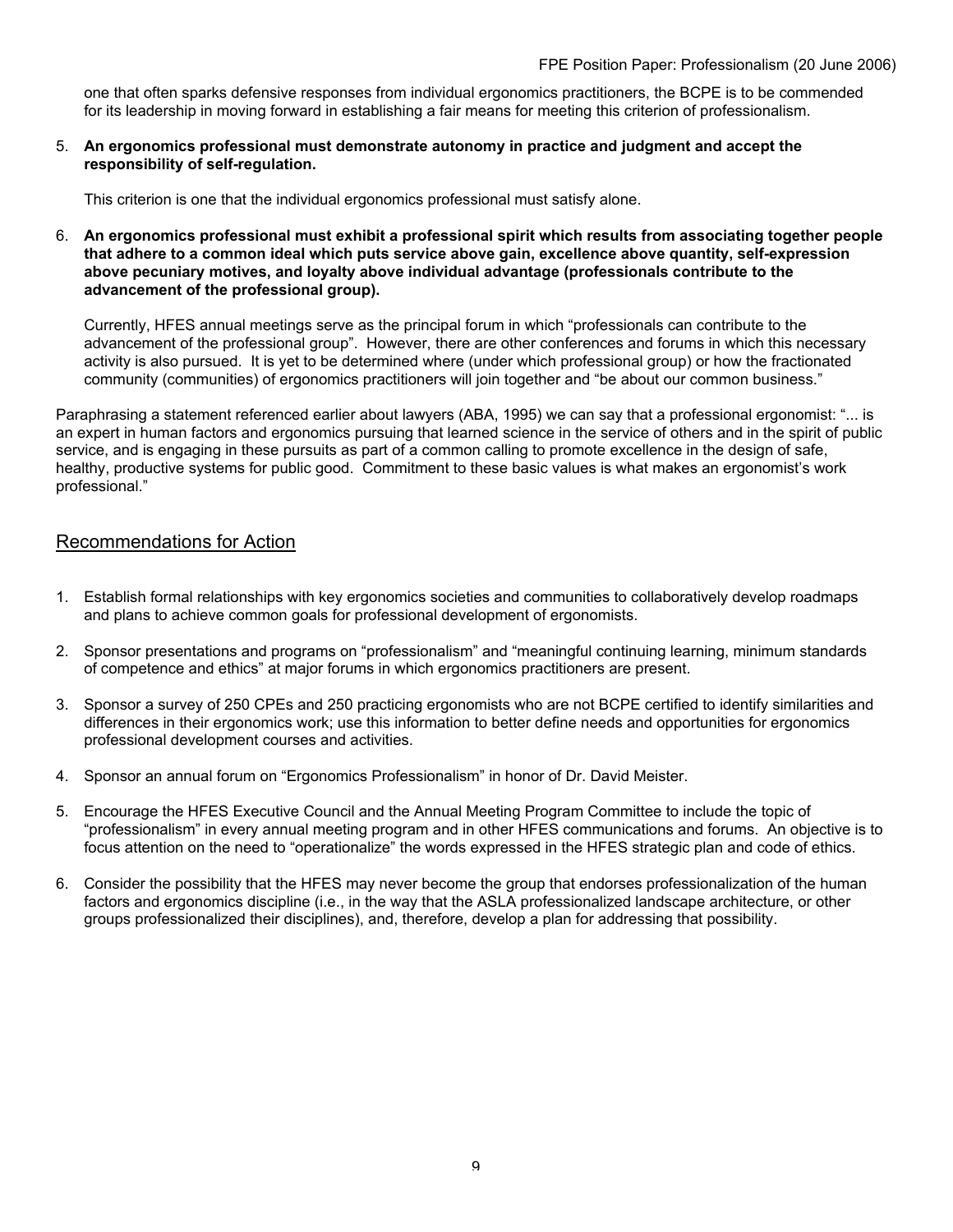## References

American Bar Association, Report of the Professionalism Committee (1995). *Teaching and Learning Professionalism 6*, American Bar Association Section on Legal Education and Admissions to the Bar.

American Board of Internal Medicine (1994). *Project Professionalism Report*, available online at www.abim.org.

American Medical Association (see http://www.ama-assn.org/ama/pub/category/8291.html).

- Argyris, C. and Schon, D. (1974). *Theory in Practice: Increasing Professional Effectiveness*. San Francisco: Jossey-**Bass**
- Benner, J. and Beardsley, R. (1999). *White Paper on Pharmacy Student Professionalism*, American Pharmaceutical Association Academy of Students of Pharmacy - American Association of Colleges of Pharmacy Council of Deans Task Force on Professionalism. Available online at http://www.aacp.org/Docs/MainNavigation/ForStudentsApplicants/6056\_1999WhitePaperProfessionalism.pdf.
- Boone, T. (2001). Professionalization of Exercise Physiology, *PEP Online*, Vol. 4, No. 1.
- Cruess, R., Cruess, S., and Johnston, S. (1997). Teaching medicine as a profession in the service of healing, *Acad Med*, Vol. 72, 942-952.
- Cruess, S., Johnston, S., and Cruess, R. (2004). "Profession": a working definition for medical educators. *Teaching and Learning in Medicine*, Vol. 16, No. 1, 74-76.
- Evetts, J. (2003a). The Sociological Analysis of Professionalism: Occupational Change in the Modern World. *International Sociology*, Vol. 18, No. 2, 395-415.
- Evetts, J. (2003b). The Construction of Professionalism in New and Existing Occupational Contexts: Promoting and Facilitating Occupational Change. *International Journal of Sociology and Social Policy*, Vol. 23, No. 4/5, 22-35.
- Friedson, E. (1970). *Profession of Medicine: A Study of the Sociology of Applied Knowledge*. New York: Dodd, Mead.
- Gillian, W.E. (2004). Teaching Professionalism: Setting and Maintaining Professional Role Boundaries: An Educational Strategy. *Medical Education*, Vol. 38, No. 8, 903-910.
- Grese, R.E. (1999). *The Landscape Art of Jens Jensen* (in, *Recovering the Prairie*, edited by R.F. Sayre), Madison: Univ. of Wisconsin Press.
- Hendrick, H. W., and Kleiner, B. M. (2001). *Macroergonomics: An introduction to work system design*. Santa Monica, CA: Human Factors and Ergonomics Society.
- Hendrick, H. W. and Kleiner, B. (Editors), (2003). *Macroergonomics: Theory, Methods, and Applications.* Mahwah, NJ: Lawrence Erlbaum Associates.
- Heneman, Jr., H. (1948). Qualifying the Professional Industrial Relations Worker. See references online at http://www.hrci.org/AboutUs/HISTORY/; and http://www.findarticles.com/p/articles/mi\_m3495/is\_n11\_v38/ai\_14837381.
- *HFES 2005-2006 Directory and Yearbook* (2005). Human Factors and Ergonomics Society. Santa Monica, CA.

*Industrial Engineer* (2006) Vol. 38, No., 57. Pg 57.

Jahns, D.W. (1991). The Education and Certification of Ergonomists: A Practitioners Perspective. *Human Factors Society Bulletin*, Vol. 34, No. 8, 4-6.

Jahns, D.W. (1992). Credentials, Criteria, and Certification of Ergonomists. *CSERIAC Gateway*, Vol. 3, No. 4, 1-5.